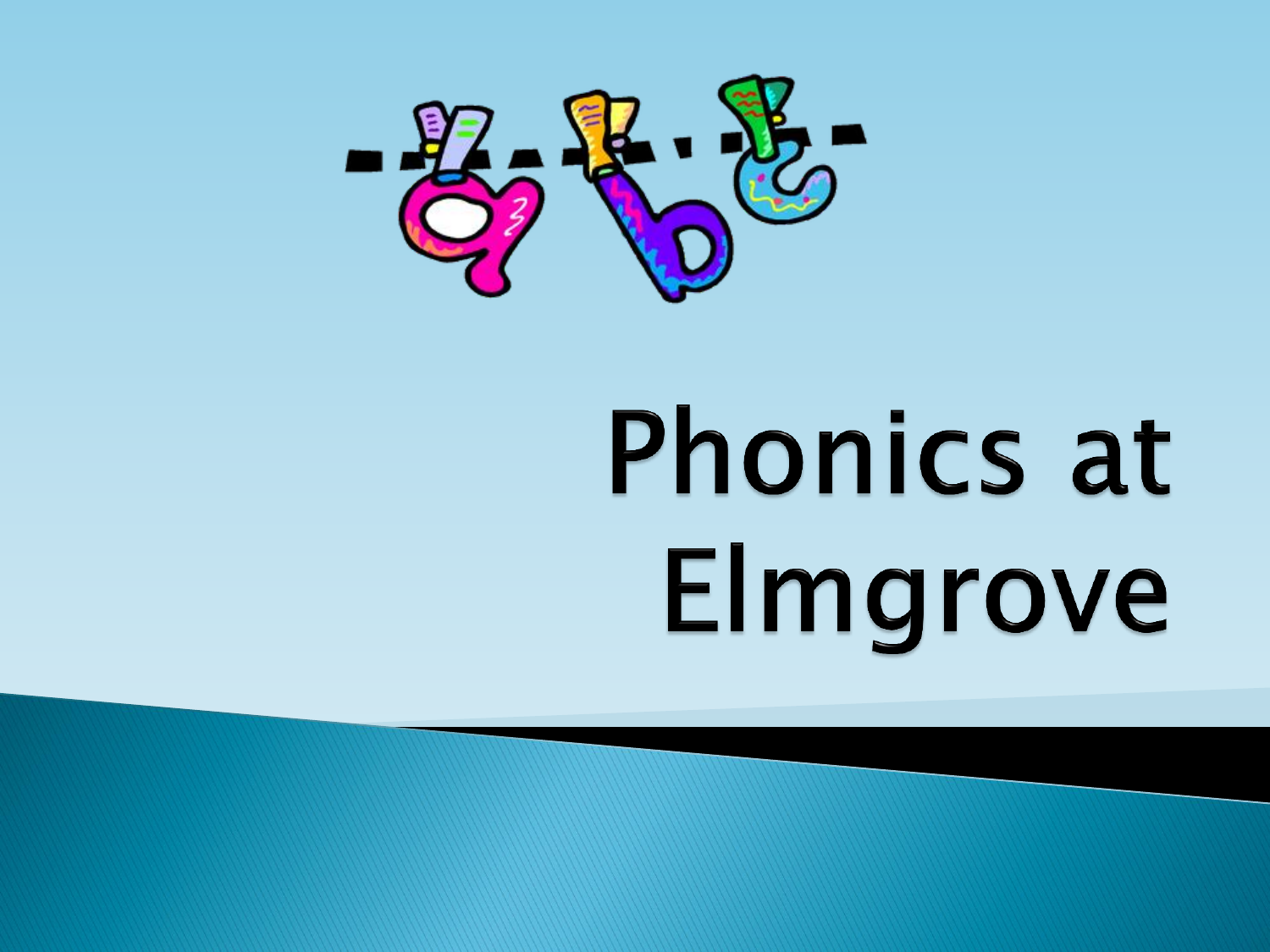## **Phonics Screening**

- ▶ The phonics screening will take place in June. The children will be tested over the course of a week on a one to basis with their class teacher.
- **► The aim of the screening is to ensure that all** children are able to read using their phonic skills.
- It is important that children are able to blend the sounds they have learnt in order to read fluently and make sense of what they read.
- By the end of year 1, your child should know all of the sounds in phases 1 to 5.
- ▶ Phase 6 should start in year 2 when the children are ready to become more fluent readers and accurate spellers.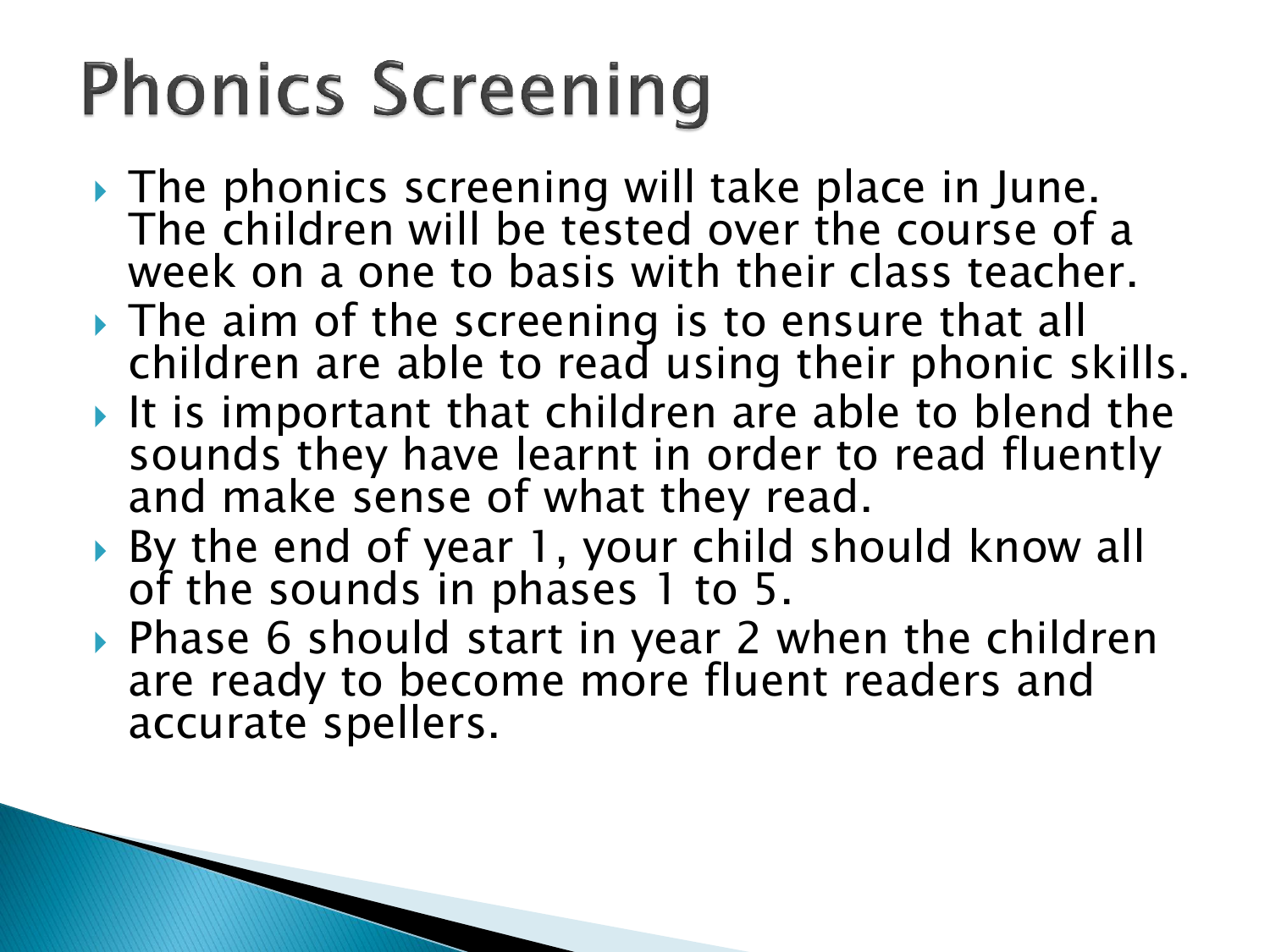▶ *Phase One* of Letters and Sounds concentrates on developing children's speaking and listening skills and lays the foundations for the *phonic* work which starts in *Phase* 2. The emphasis during *Phase 1* is to get children attuned to the sounds around them and ready to begin developing oral blending and segmenting skills.

▶ [Click here for a listening game](https://www.youtube.com/watch?v=Z2A6Ca_HZUQ)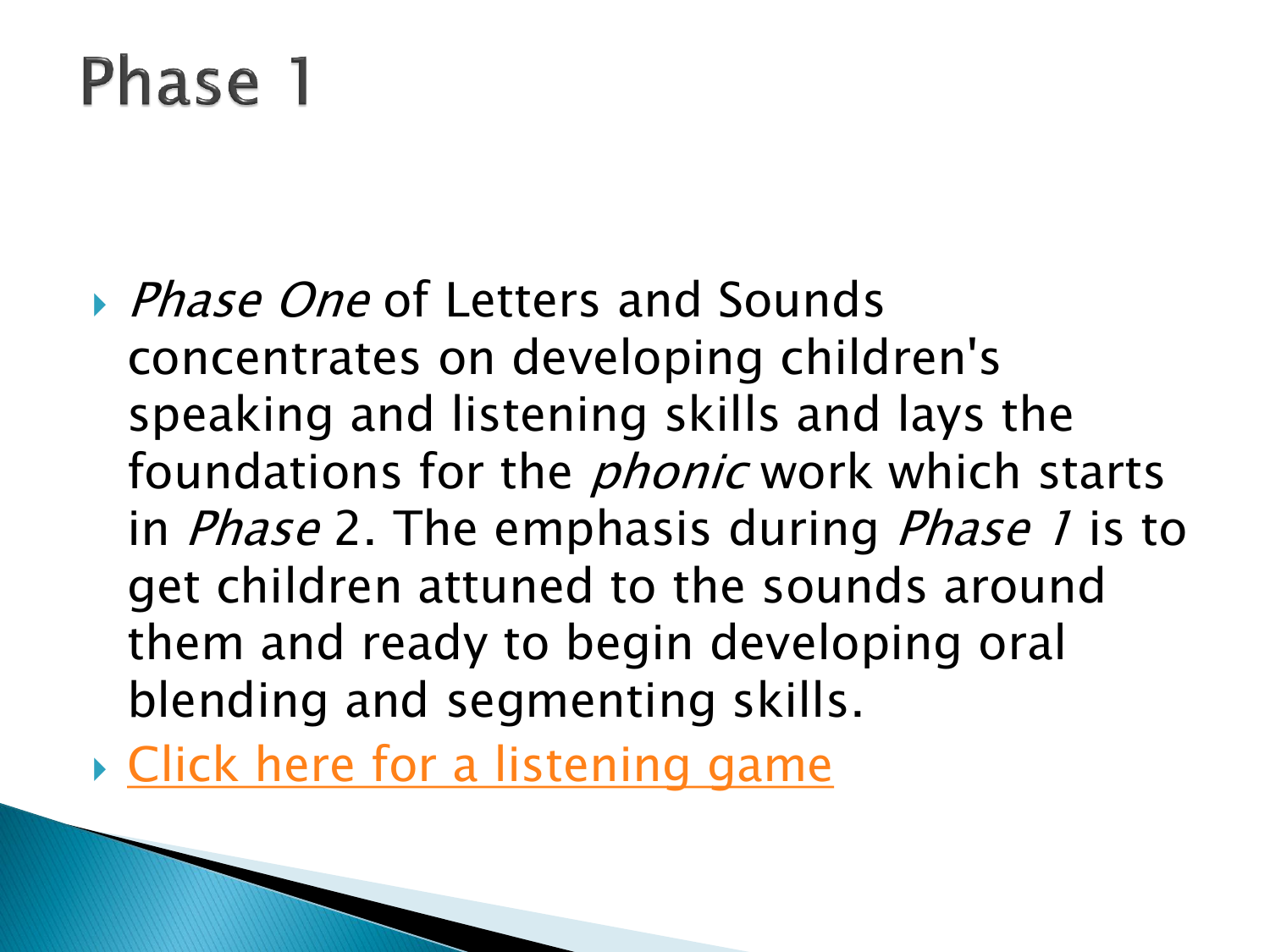In Phase 2, letters and their sounds are introduced one at a time. A set of letters is taught each week, in the following sequence:

```
Set 1: s, a, t, p
Set 2: i, n, m, d
Set 3: g, o, c, k
Set 4: ck, e, u, r
Set 5: h, b, f, ff, l, ll, ss
```


As soon as each set of letters is introduced, children will be encouraged to use their knowledge of the letter sounds to blend and sound out words. For example, they will learn to blend the sounds s-a-t to make the word sat.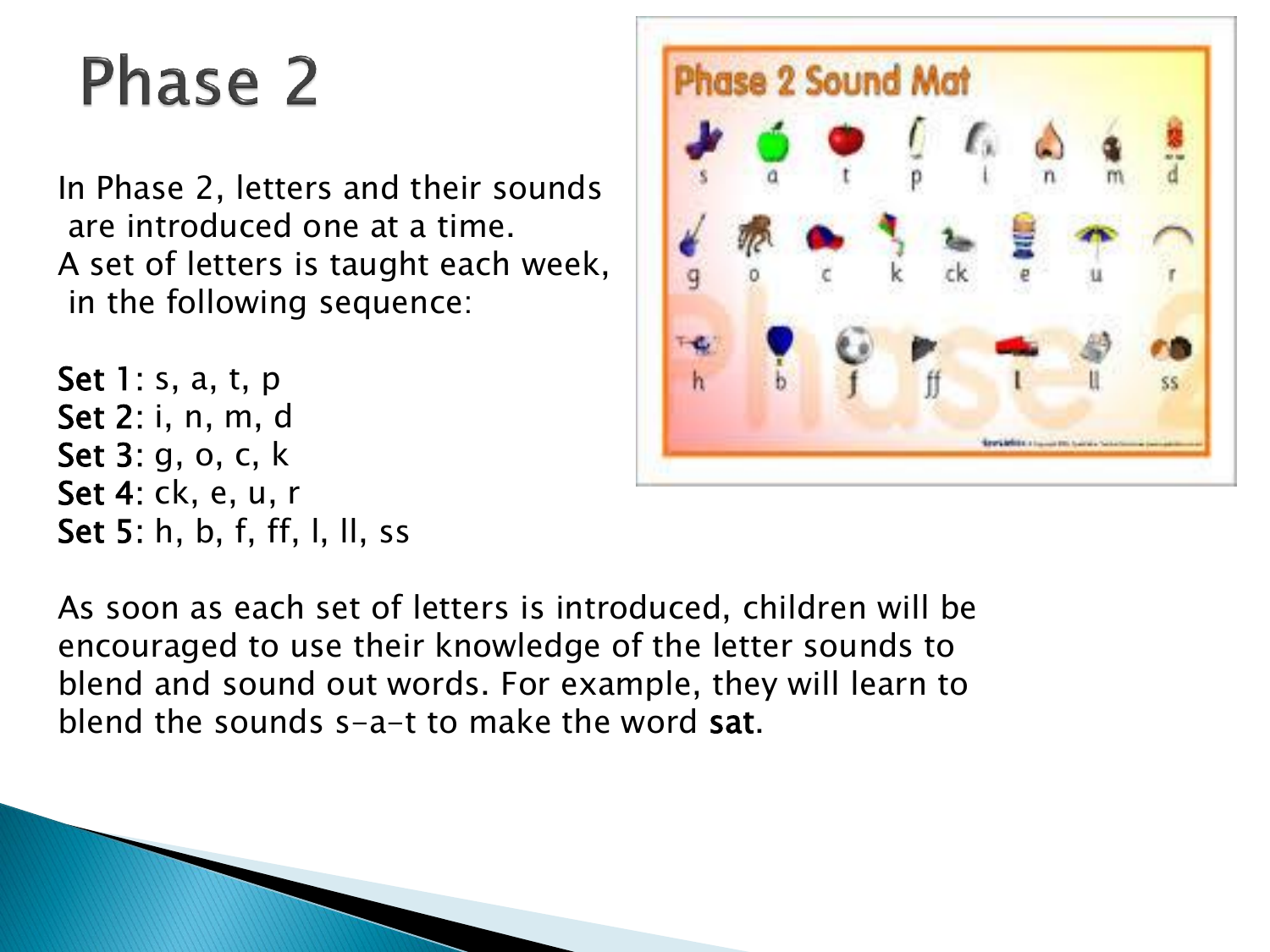By the time they reach Phase 3, children will already be able to blend and segment words containing the 19 letters taught in Phase 2. Over the twelve weeks which Phase 3 is expected to last, twenty-five new graphemes are introduced (one at a time).



Set 6: j, v, w, x Set 7: y, z, zz, qu Consonant digraphs: ch, sh, th, ng Vowel digraphs: ai, ee, igh, oa, oo, ar, or, ur, ow, oi, ear, air, ure, er

> During Phase 3, children will also learn the letter names using an alphabet song, although they will continue to use the sounds when decoding words. Tricky words

During Phase 3, the following tricky words (which can't yet be decoded) are introduced:

he, she, we, me, be, was, you, they, all, are, my, her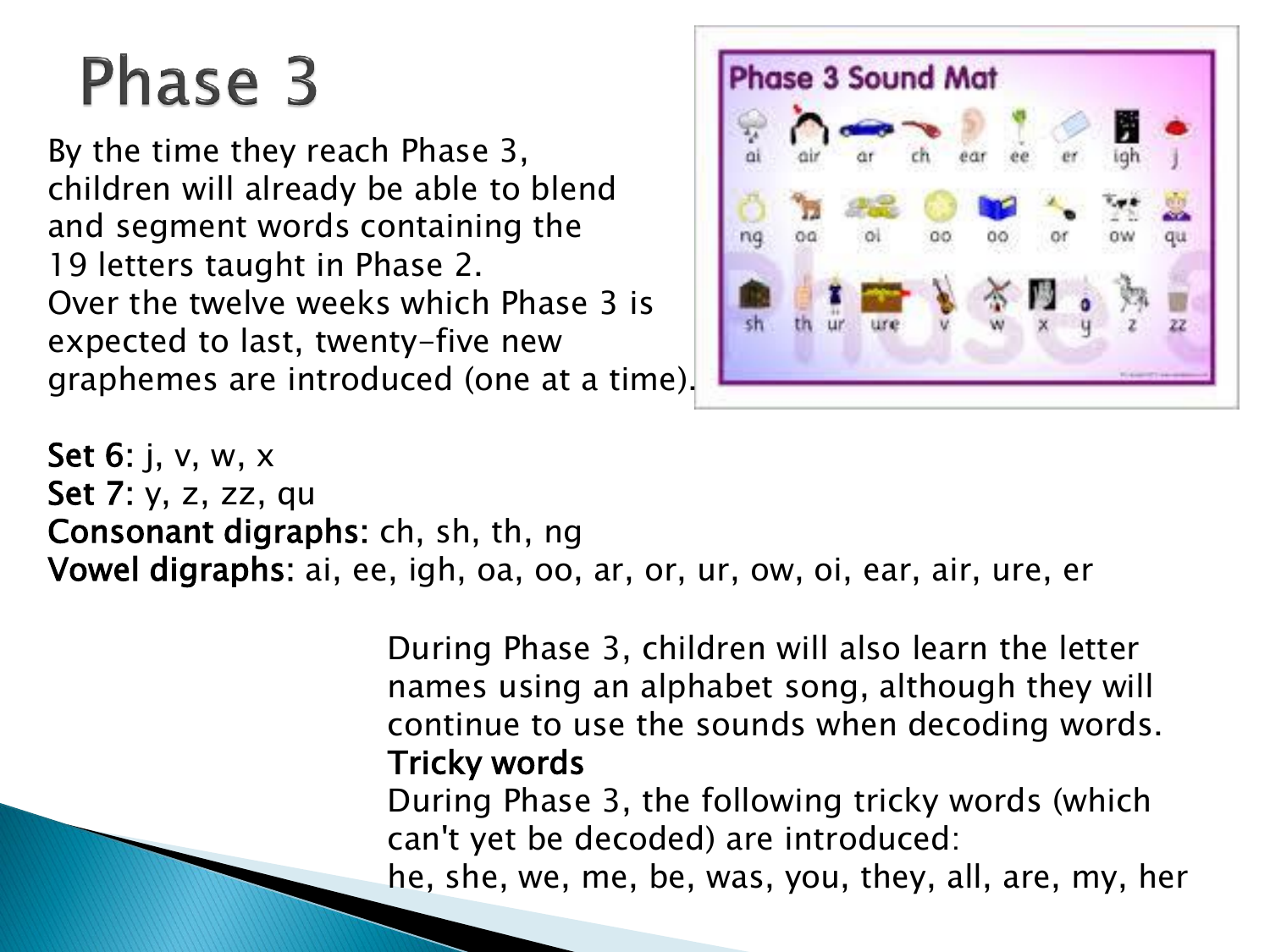When children start Phase Four of the Letters and Sounds phonics programme, they will know a grapheme for each of the 42 phonemes. They will be able to blend phonemes to read CVC (consonant-vowel-consonant) words and segment in order to spell them.

Children will also have begun reading straightforward two-syllable words and simple captions, as well as reading and spelling some tricky words.

In Phase 4, no new graphemes are introduced. The main aim of this phase is to consolidate the children's knowledge and to help them learn to read and spell words which have adjacent consonants, such as trap, string and milk.

#### Tricky words

During Phase 4, the following tricky words (which can't yet be decoded) are introduced:

said have like so do some come were there little one when out what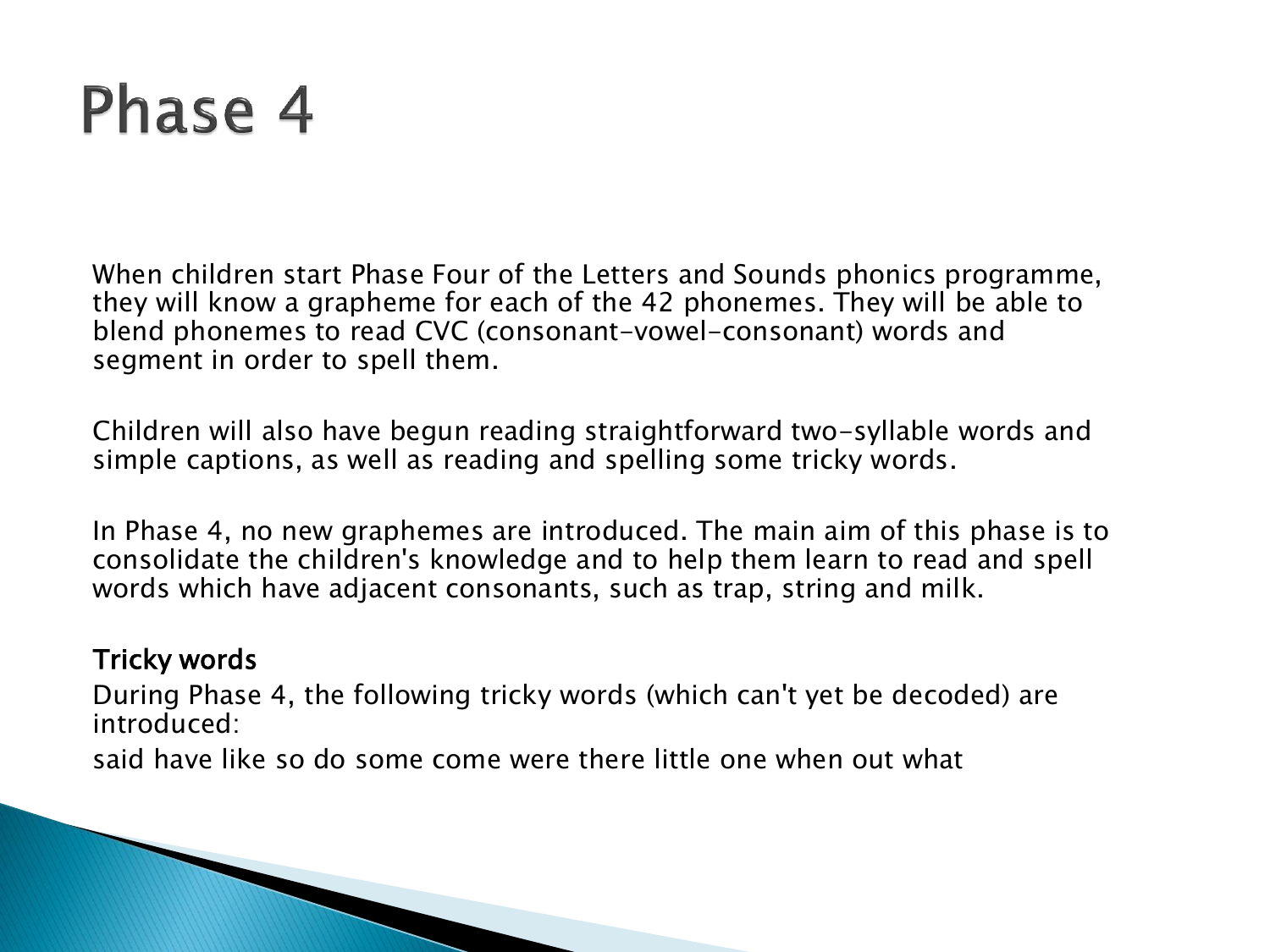will already be able to read and spell<br>words with adiasent sersenants words with adjacent consonant<br>such as trap, string and flask. Children entering Phase Five words with adjacent consonants, They will also be able to read and spell some polysyllabic words.



In Phase Five, children will learn more graphemes and phonemes. For example, they already know ai as in rain, but now they will be introduced to ay as in day and a-e as in make.

Alternative pronunciations for graphemes will also be introduced, e.g. ea in tea, head and break.

#### Tricky words

During Phase 5, the following tricky words (which can't yet be decoded) are introduced:

oh, their, people, Mr, Mrs, looked, called, asked, could

With practice, speed at recognising and blending graphemes will improve. Word and spelling knowledge will be worked on extensively.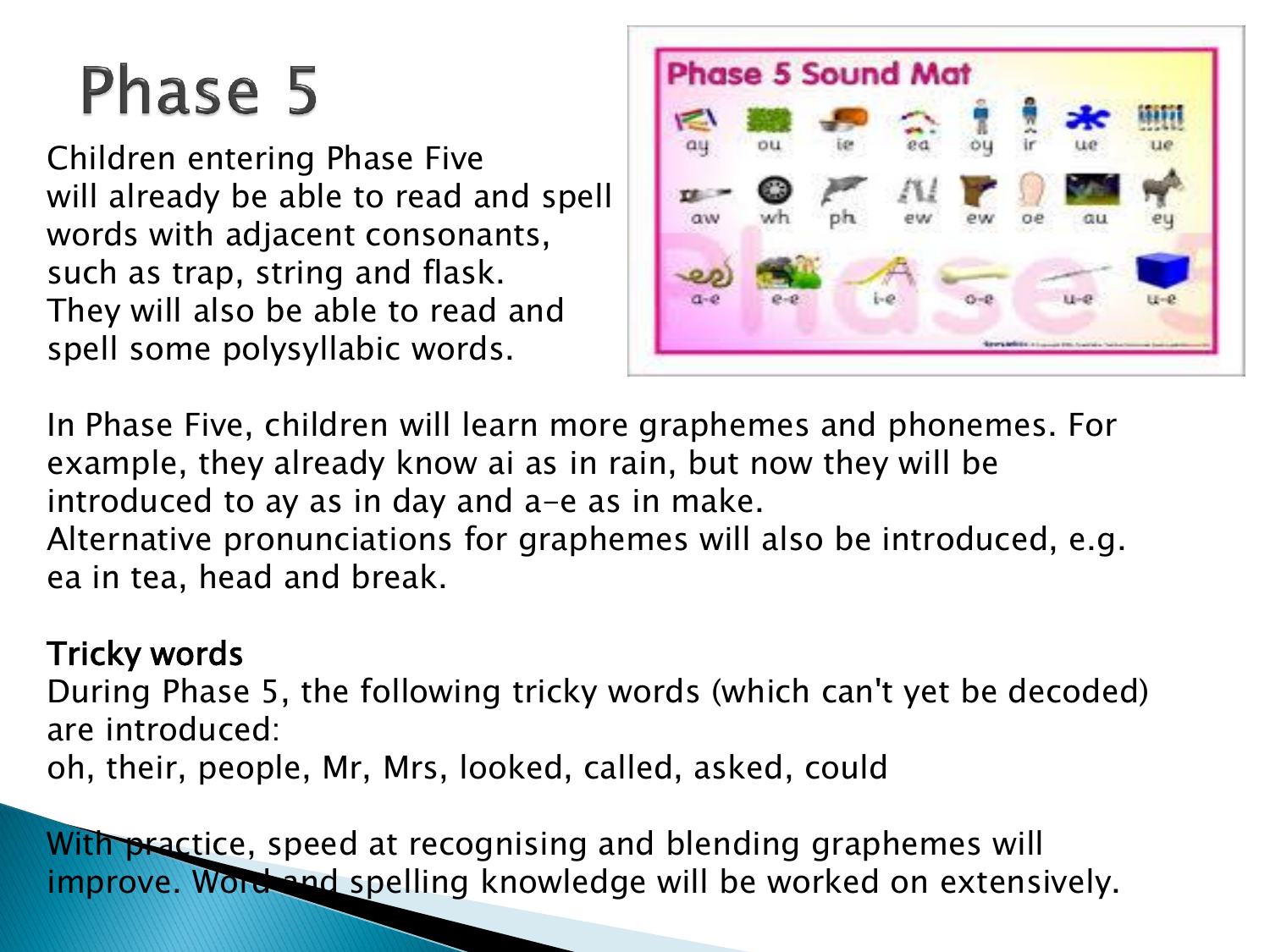## What Sounds does my child need to know?

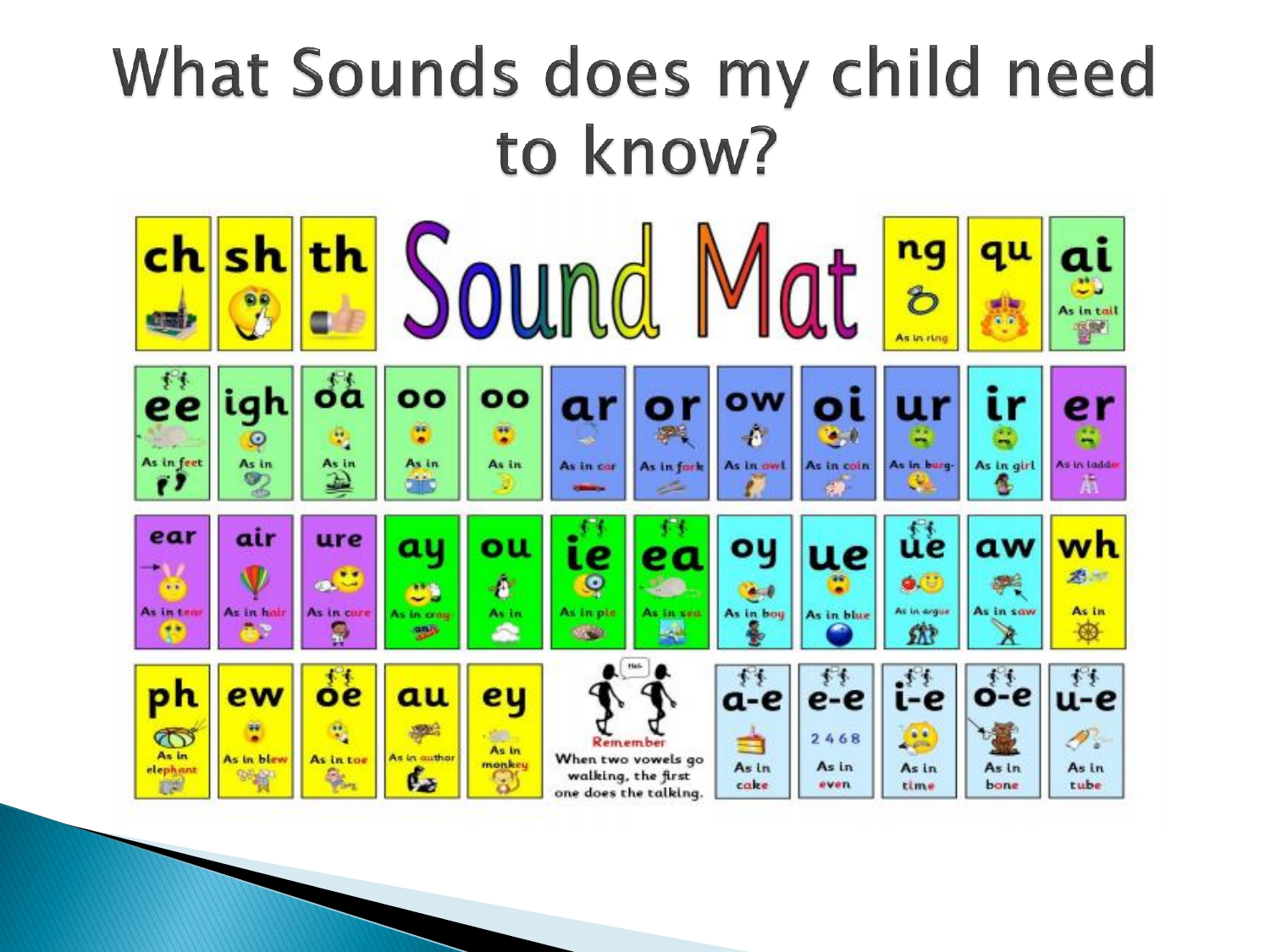## How to say the sounds correctly

▶ [Click here to listen](https://www.youtube.com/watch?v=BqhXUW_v-1s)



During Phase Three, children will also learn the letter names using an alphabet song, although they will continue to use the sounds when decoding words.

The must know the letter names and the sounds they make.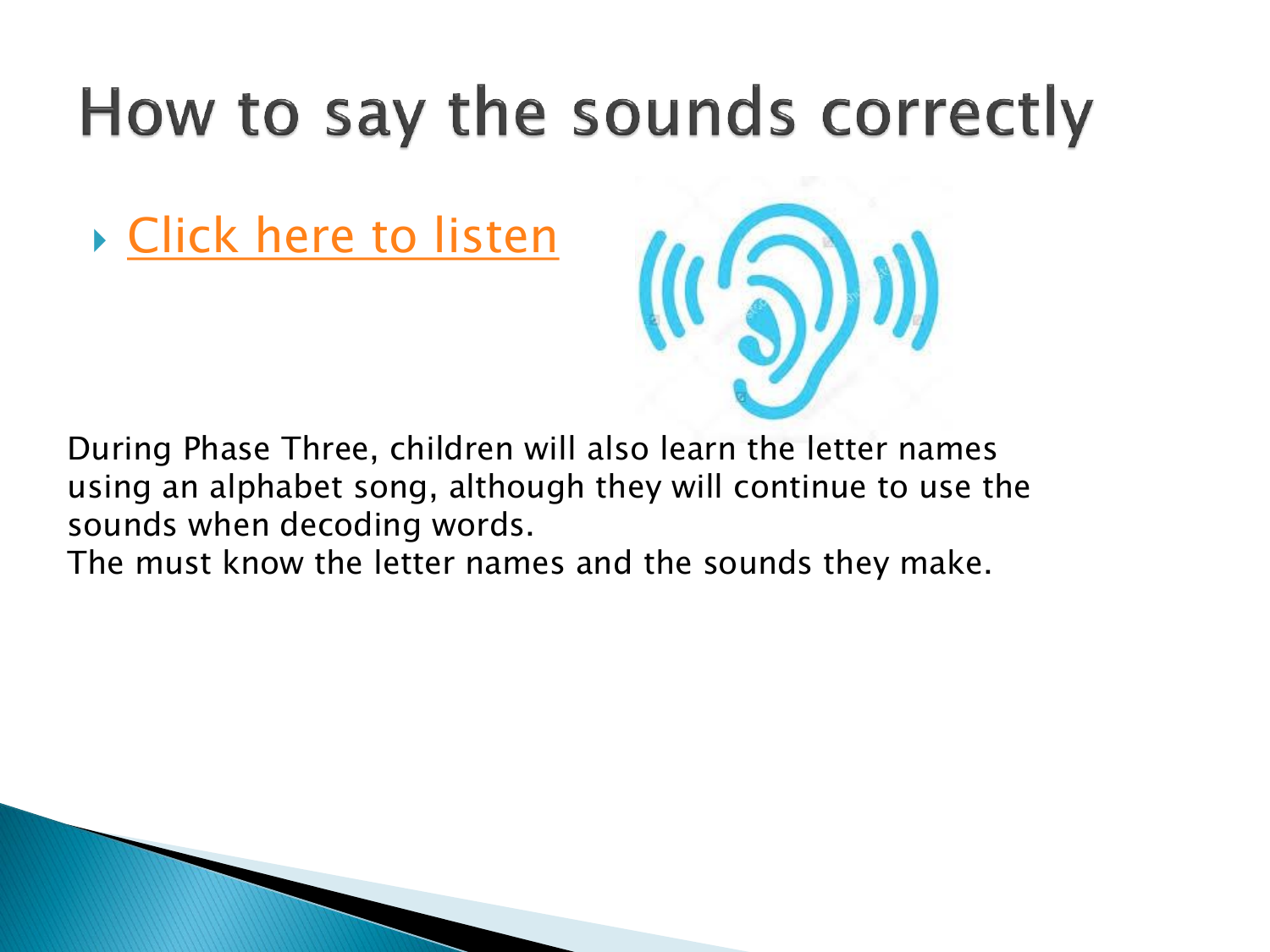## What does the check look like?

Proctice short: Provide

 $\triangleright$  dat  $\rightarrow$  ept Prestor short field up **splue** in. ot.  $\rightarrow$  quib at vap murbs  $\rightarrow$  zeud osk beq meve ect sum.

- short
- · model
- chapter
- reptiles
- · straw
- · groups
- blot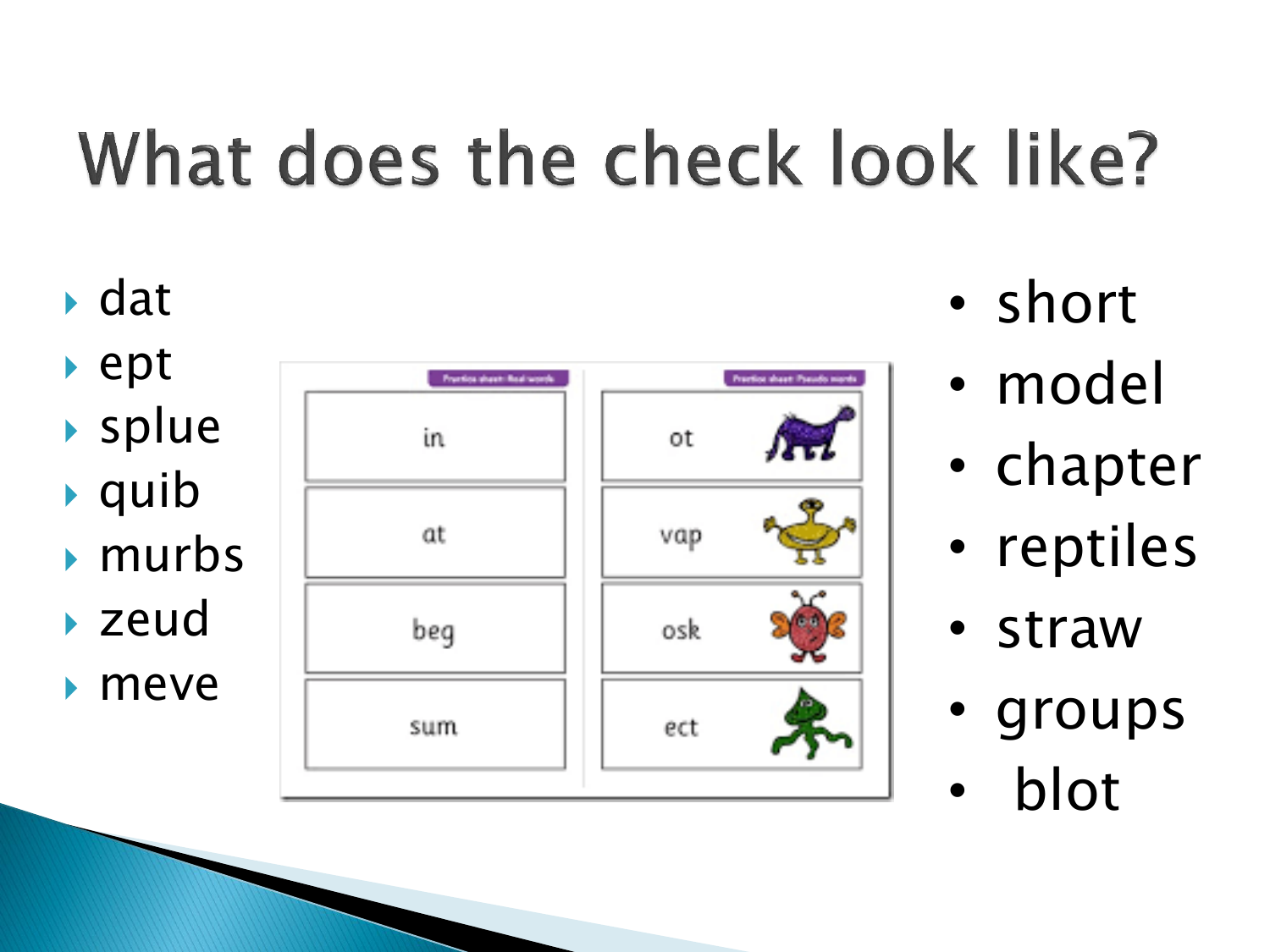# [Phonics](https://www.youtube.com/watch?v=IPJ_ZEBh1Bk&t=11s)  [Screening](https://www.youtube.com/watch?v=IPJ_ZEBh1Bk&t=11s)  [Video](https://www.youtube.com/watch?v=IPJ_ZEBh1Bk&t=11s)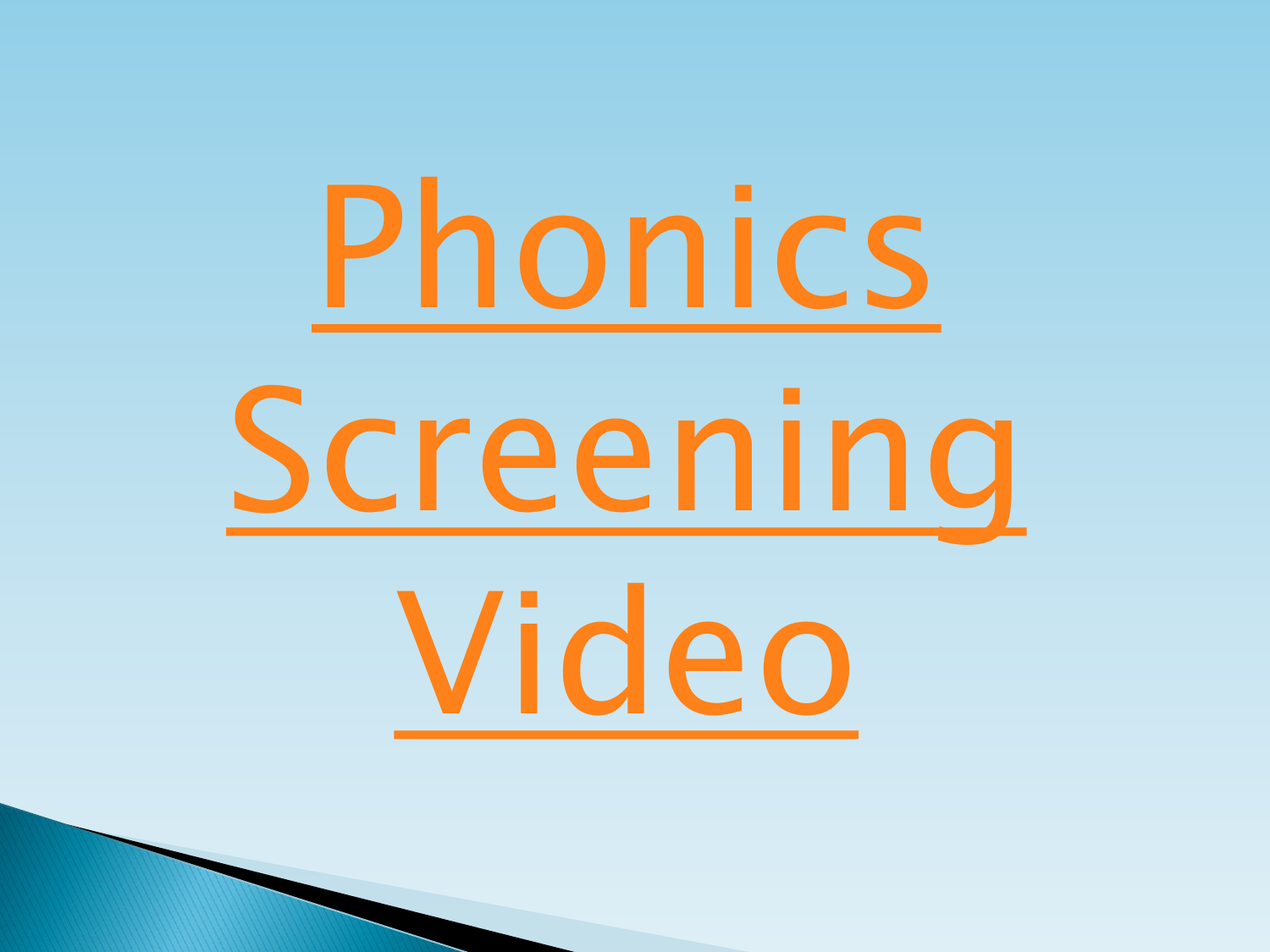## **Helping at home**



Read with your child EVERY day.

Go through the sound mat and check which sounds your child needs to learn.

Use online games to read words using all types of sounds.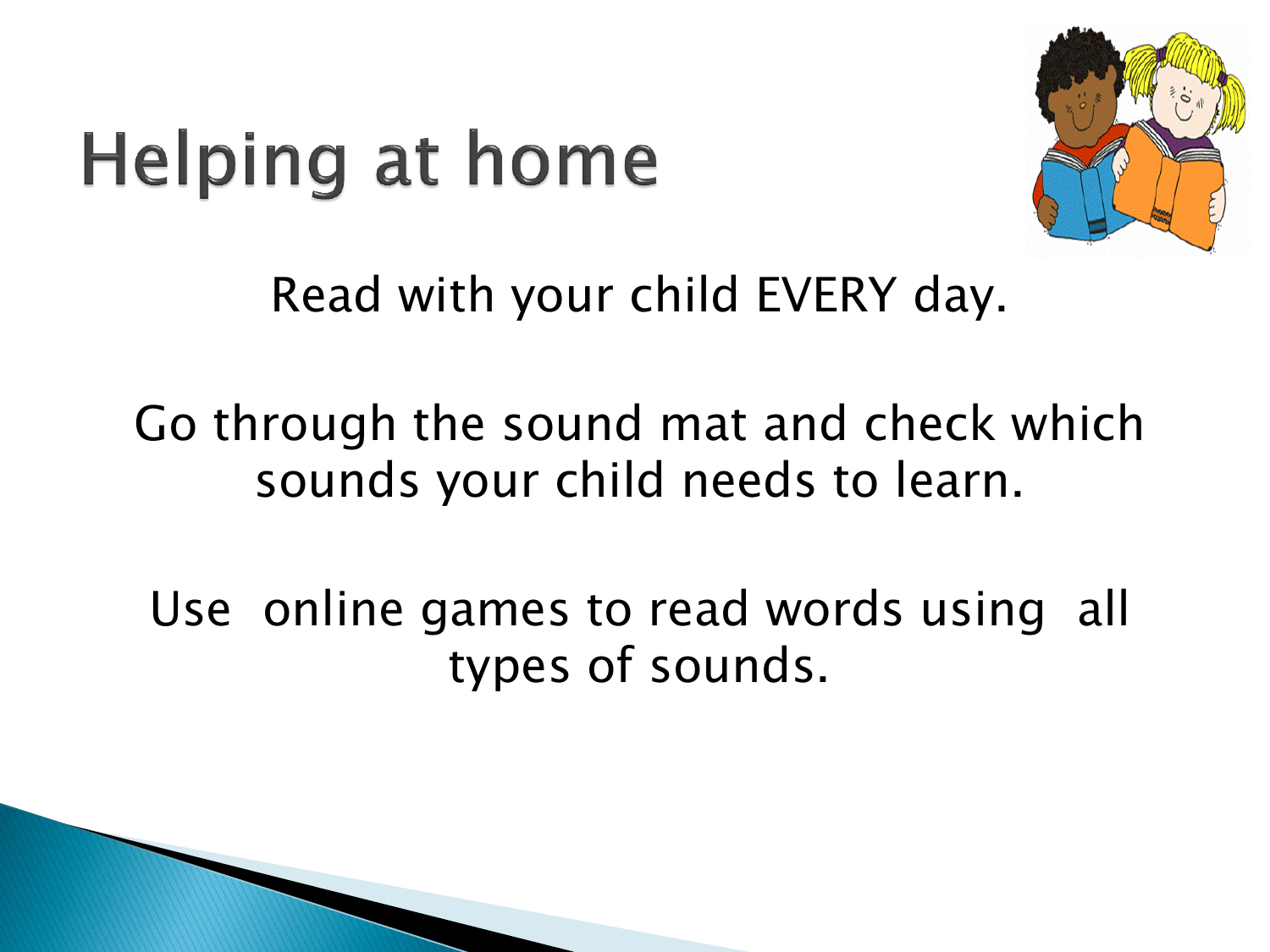[www.phonicsplay.co.uk](http://www.phonicsplay.co.uk/)

[www.phonicsbloom.co.uk](http://www.phonicsbloom.co.uk/)

[www.topmarks.co.uk](http://www.topmarks.co.uk/)

[www.starfall.com](http://www.starfall.com/)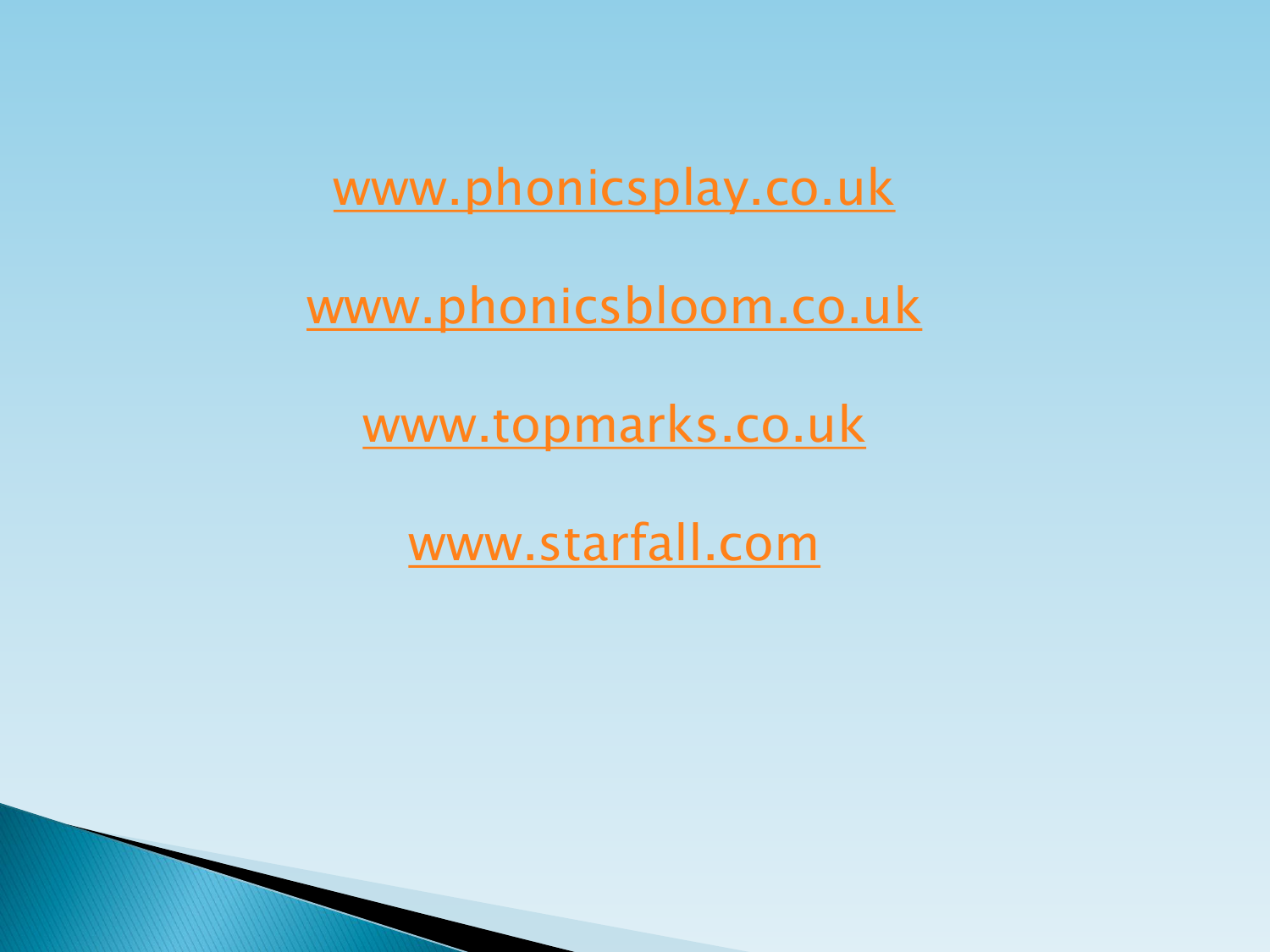## The Results of the **Phonics Screening Check**

- ▶ Elmgrove will be scored against a national standard.
- We will let you know if your child has reached the benchmark in their report at the end of the school year.
- If your child's score falls below the national standard they will take the check in year 2.